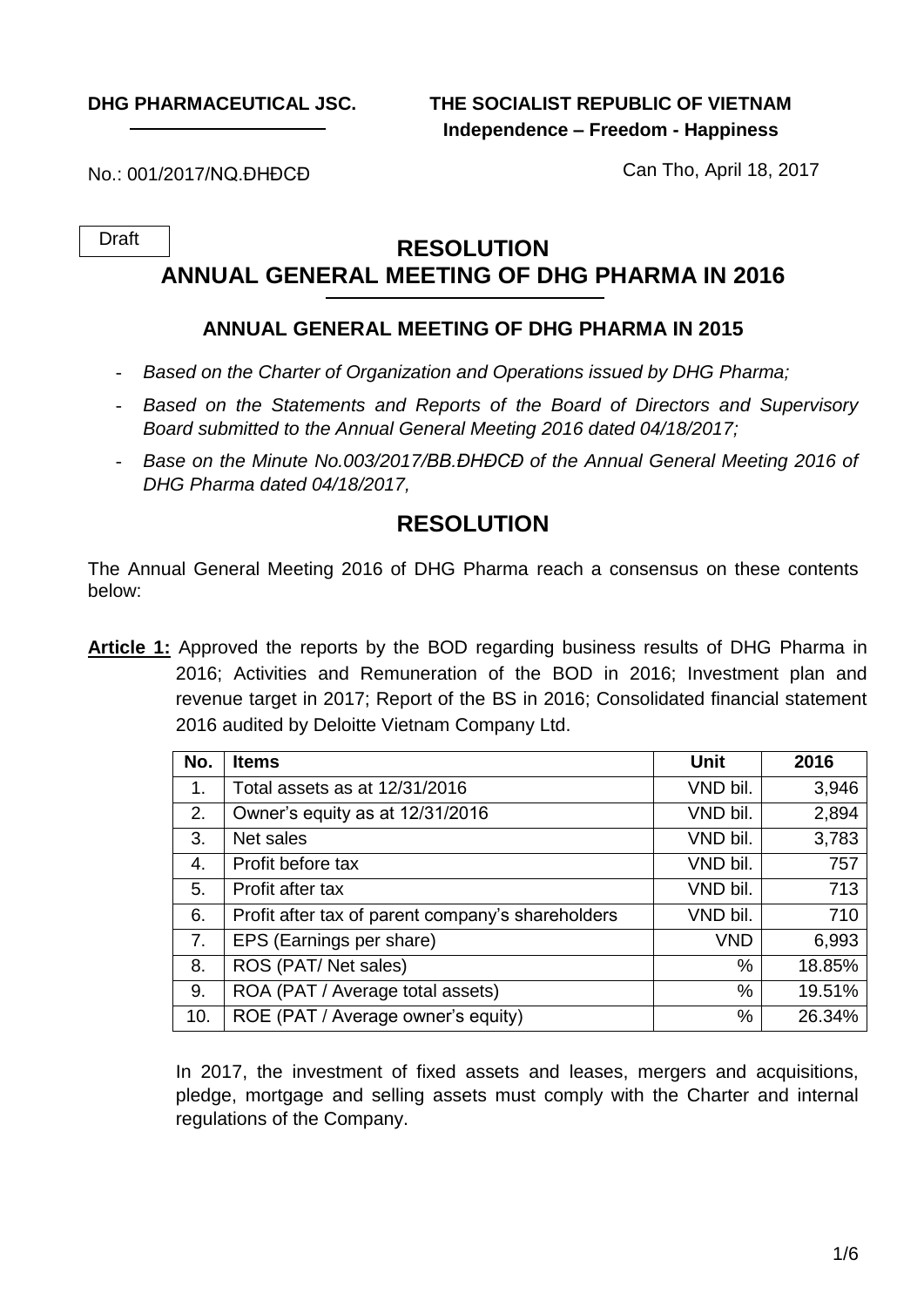#### **Article 2**: Consolidated business target in 2017:

| <b>Target</b>                                               | <b>Year 2016</b> | <b>Plan 2017</b> | $+/- 2017/$<br>2016 |
|-------------------------------------------------------------|------------------|------------------|---------------------|
| Net sales                                                   | 3,783 VND bil.   | 4,369 VND bil.   | 15.5%               |
| PBT before deduction of Science &<br><b>Technology Fund</b> | 757 VND bil.     | 820 VND bil.     | 8.4%                |
| Deductive Science & Technology<br>Fund                      |                  | 20 VND bil.      |                     |
| PBT after deduction of Science &<br><b>Technology Fund</b>  | 757 VND bil.     | 800 VND bil.     | 5.7%                |

**Article 3:** Approve profit distribution 2016 and Balance of the funds after profit distribution 2016

Profit Distribution 2016:

| <b>Target</b>                                                                                     | <b>Appropriation rate 2016</b>                                  | <b>Amount (VND)</b> |
|---------------------------------------------------------------------------------------------------|-----------------------------------------------------------------|---------------------|
| <b>Consolidated profit after tax of</b><br>parent company's shareholders for<br>attribution (1)   |                                                                 | 710,101,428,166     |
| Dividends for 2016 (2)                                                                            | 35% nominal value (by<br>cash)                                  | 305,075,155,000     |
| Appropriating to bonus, welfare fund<br>(3)                                                       | 12% consolidated PAT of<br>parent company's<br>shareholders (*) | 85,212,171,380      |
| Remuneration for BOD, BS, and<br>collaborators (4)                                                | Following the plan                                              | 5,000,000,000       |
| Bonus for BOD, BS, collaborators,<br>Executive Board, key staffs (5)                              | Following the plan                                              | 6,070,021,247       |
| The remaining profit will be added<br>to the Investment & Development<br>Fund $(6) = (1-2-3-4-5)$ | The remaining                                                   | 308,744,080,539     |

*(\*) In which: Additional of 2% consolidated PAT of parent company's shareholders to be used as a source of money to buy shares to reward managers, members assisting the BOD and key staffs and excellent individuals, ... under the purpose "Attract and Retain Talent". It also creates motivation to work effectively, to complete business targets 2016- 2020 and to associate benefits with employees.*

Balance of the funds after profit distribution 2016:

| No.              | <b>Content</b>         | <b>Balance at</b><br>12/31/2016 | <b>Profit</b><br>distribution<br>2016 | <b>Balance after</b><br>profit distribution<br>2016 |
|------------------|------------------------|---------------------------------|---------------------------------------|-----------------------------------------------------|
| $\overline{1}$ . | Bonus, welfare<br>fund | 27,749,019,305                  | 85,212,171,380                        | 112,961,190,685                                     |
|                  | + Added by parent      | 23,284,835,838                  | 85,212,171,380                        | 108,497,007,218                                     |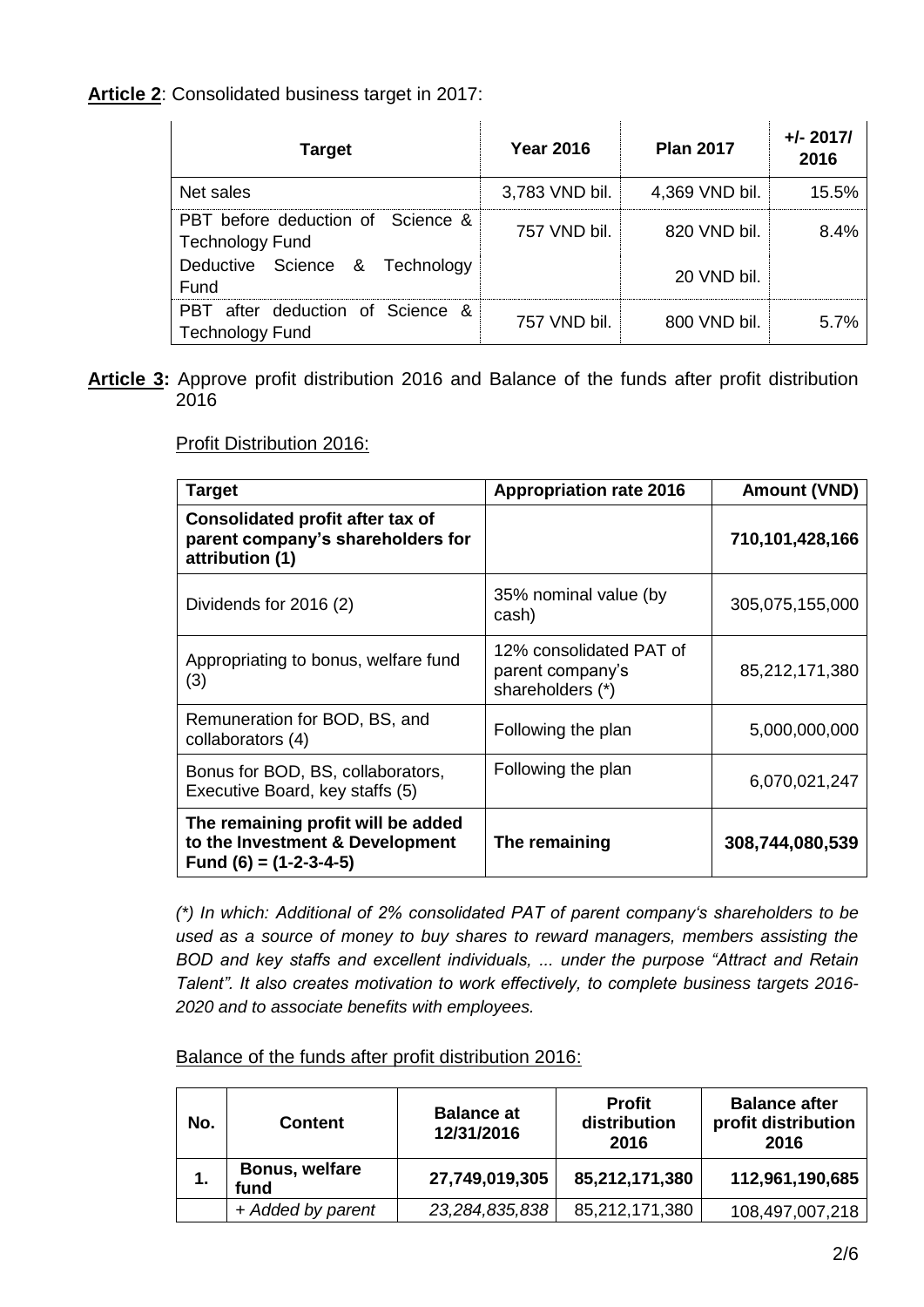|    | Company                                                   |                   |                 |                   |
|----|-----------------------------------------------------------|-------------------|-----------------|-------------------|
|    | + Added by<br>subsidiaries 100%<br>owned by DHG<br>Pharma | 4,464,183,467     |                 | 4,464,183,467     |
| 2. | Remuneration,<br>bonus Fund of the<br>BOD, BS, BOM        | 6,862,390,429     | 14,068,884,894  | 20,931,275,323    |
|    | + Added by parent<br>Company                              | 6,822,310,000     | 11,070,021,247  | 17,892,331,247    |
|    | + Added by<br>subsidiaries 100%<br>owned by DHG<br>Pharma | 40,080,429        | 2,998,863,647   | 3,038,944,076     |
| 3. | <b>Investment &amp;</b><br><b>Development Fund</b>        | 1,204,418,584,654 | 308,744,080,539 | 1,513,162,665,193 |
|    | + Added by parent<br>Company                              | 1,204,418,584,654 | 308,744,080,539 | 1,513,162,665,193 |
|    | + Added by<br>subsidiaries 100%<br>owned by DHG<br>Pharma |                   |                 |                   |

Balance of the funds does not include subsidiaries 51% owned by DHG Pharma (SH Pharma and Fuji Medic)

**Article 4:** Approve profit distribution plan of 2017:

| Target                                                                            | <b>Estimated appropriation rate</b><br>in 2017                    |
|-----------------------------------------------------------------------------------|-------------------------------------------------------------------|
| Consolidated profit after tax of parent company's<br>shareholders for attribution |                                                                   |
| Dividends for 2017                                                                | 30% nominal value (by cash)                                       |
| Appropriating to the Bonus, welfare fund                                          | 10% consolidated PAT of parent<br>company's shareholders          |
| Remuneration for BOD, BS, and collaborators                                       | 5,000,000,000 dong                                                |
| Bonus for BOD, BS, collaborators, Executive Board,<br>key staffs in 2017          | 5% growth of consolidated PAT<br>of parent company's shareholders |
| The remaining profit added to the Investment &<br>Development fund                | The remaining                                                     |

- **Article 5:** Authorize the Board of Directors in collaboration with the Board of Supervisory to select one of the following two audit firms to audit the financial statements in 2017 of DHG Pharma and its subsidiaries:
	- 1. Deloitte Vietnam Company Ltd.
	- 2. Pricewaterhouse Coopers Vietnam Ltd. (PwC)
- **Article 6:** Approve the plan of rebuying of treasury shares for selling to employees at preferential price:
	- Basis: Buy treasury shares to sell to employees at preferential price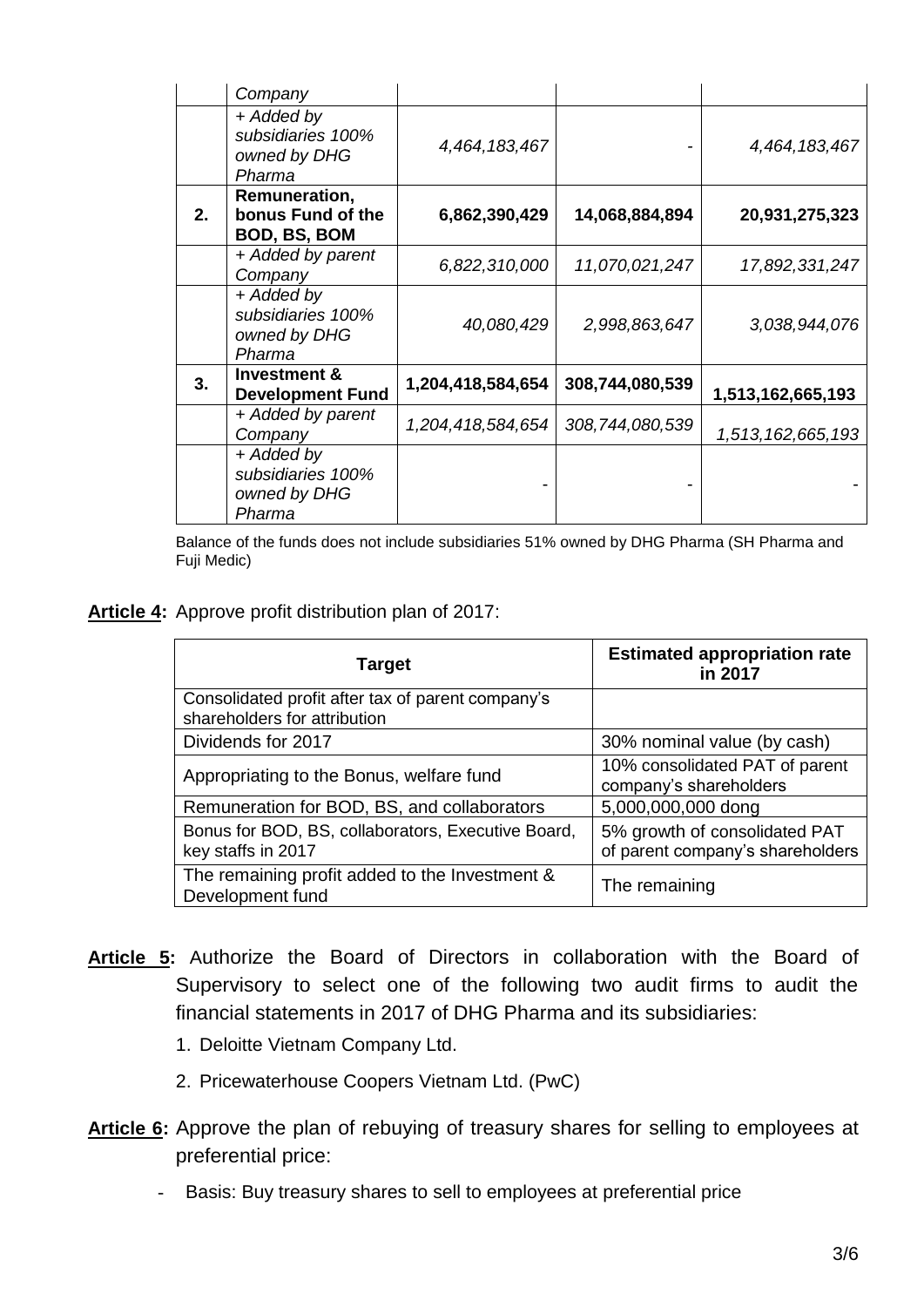- Condition for issuance: The Company must exceed the consolidated after-tax profit in 2017, 2018. This target was approved by the Board of Directors in accordance with Resolution No.004/2016/NQ.HDQT dated 04/05/2016 in the 5 year strategy (2016-2020) as follows:

| Target                         | 2017 | 2018            |
|--------------------------------|------|-----------------|
| Consolidated PAT (billion VND) | 768  | 85 <sup>7</sup> |

- The number of shares per year: based on the completion rate of annual after-tax profit and no more than 500,000 shares per year.
- Preferential price for employees: not lower than the book value of the Company recorded in the closest audited financial statements.
- Issued subjects: Management staffs, assistances to the BOD, key staffs, excellent individuals, and other employees on the list approved by the BOD (including subsidiaries of DHG Pharma).
- Expected time: in 2018, 2019.
- Transfer limitation of each issuance: 03 years from the date when all selected members complete the payment of shares.
- Preferential source for employees to buy treasury shares: no more than 50% of after-tax profit exceeded the plan in 2017 and 2018.
- Funds for buying treasury shares including: selected members to make the payment, Capital surplus and Investment & Development fund.
- At the same time with this program, the Trade Union is allowed to use Bonus and Welfare fund and be a representative to buy shares for rewarding the above members.
- Authorize the Board of Directors:
	- + Develop regulations and implement the program.
	- + Decide on the quantity of shares, the buying price of treasury shares, the preferential selling price of the selected members and handling the difference of the shares' quantity.
	- + Decide selection criteria, distribution list, number of shares distributed to each member in each year.
	- + The regulation of share withdrawal in case of members allowed to sell bonus shares leaving jobs during the period of transfer restriction.
	- + In some cases, the Board of Directors may authorize the General Director to perform one or more of the above mentioned tasks.
- **Article 7:** Approve the plan to issue shares to increase share capital from owners' equity. Issued rate: 2:1
	- Name of issued share: DHG Pharmaceutical Joint Stock Company
	- Stock ticker: DHG
	- Type of shares: Common share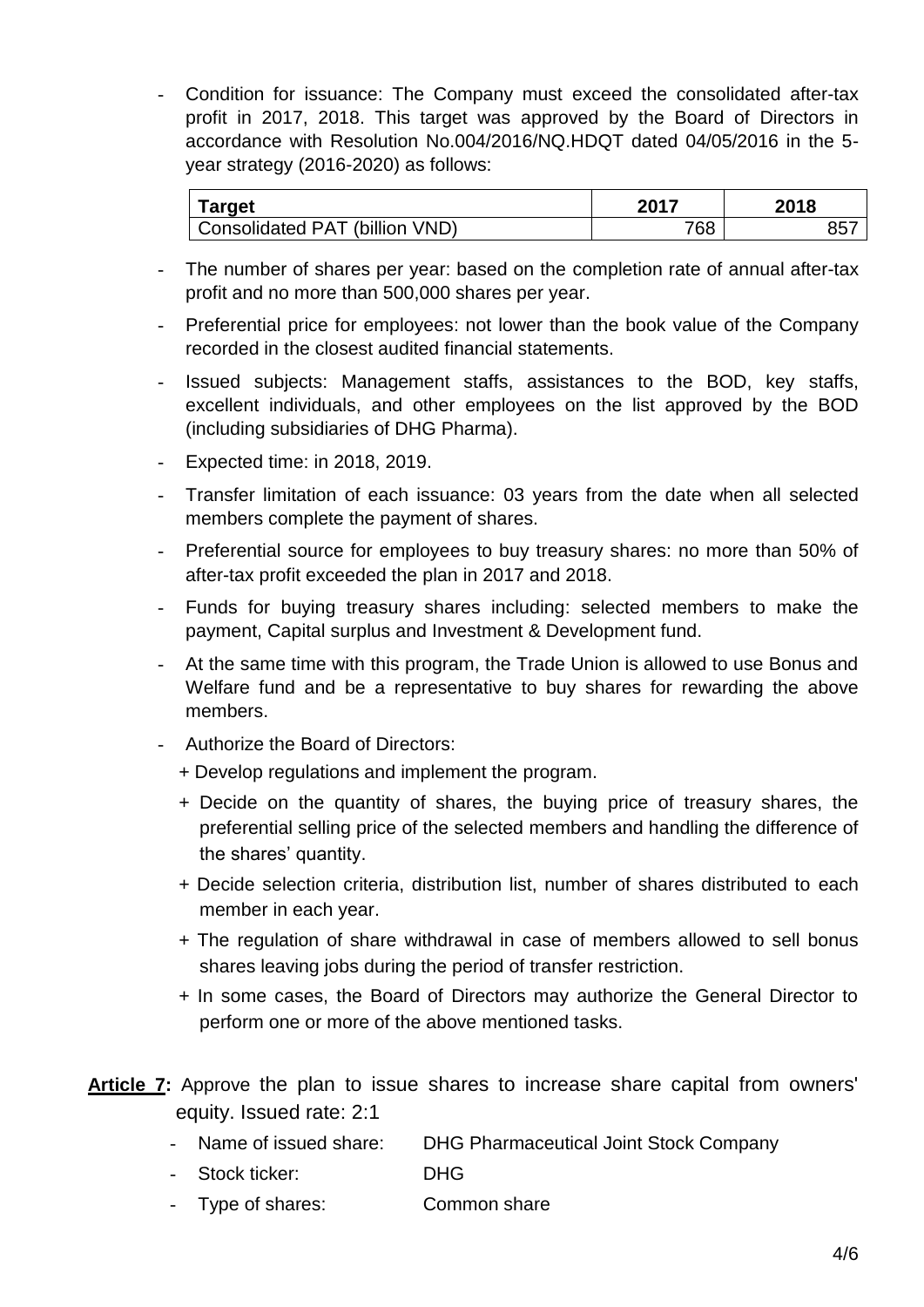- 
- Par value: VND 10,000/share (Ten thousand dong/share)
- Total issued shares: 87,164,330 shares
- Outstanding shares: 87,164,330 shares
- Number of treasury shares: 0 share
- Issued rate: 2:1 (shareholders holding two (02) shares of DHG on the last registration date will receive one (01) additional issued share)
- Total number of estimated shares to be issued: 43,582,165 shares
- Total estimated value to be issued by par value: VND 435,821,650,000 (Four hundred and thirty five billion, eight hundred and twenty one million, six hundred and fifty thousand dong)
- Estimated share capital (charter capital) after issuance of additional shares to existing shareholders: 1,307,464,950,000 (One thousand three hundred and seven billion, four hundred and sixty four million, nine hundred and fifty thousand dong)
- The number of additional shares will be rounded down to the tens and the odd shares will be canceled.
- Plan to solve odd shares: remaining Investment and Development fund
- Implemented capital: Investment and Development fund
- Issued purpose: increase share capital from owners' equity
- Estimated time: 2<sup>nd</sup> 3<sup>rd</sup> Quarter/2017
- Depository, listing and registration for transaction: The number of bonus shares will be additionally deposited at HCM Vietnam Securities Depository and listed and registered for transaction at the HCM Stock Exchange.
- Implemented method: Assign the Board of Directors to complete the report to the State Securities Commission and implement the plan of additional share issuance, depository, listing and registration trading for existing shareholders to increase share capital of the Company in 2017.
- Authorize the Board of Directors to carry out the procedures for amending the Charter, the change of business registration corresponding to the new charter capital after the completion of additional issuance to existing shareholders.
- **Article 8:** Approve the dismissal of Mrs. Dang Pham Minh Loan from 07/20/2016 and Mr. Shuhei Tabata from 03/24/2017 as a member of the Board of Directors in term III (2014 - 2018)
- **Article 9:** Approve the additional election of **Mr.Jun Kuroda** as a member of the Board of Directors in term III (2014 - 2018).
- **Article 10:** Approve opening up the foreign ownership limit at DHG Pharma to over 49% (FOL)

Authorize the Board of Directors and the Board of Management to set up a project team to deal with matter of foreign ownership limit in accordance with Vietnamese